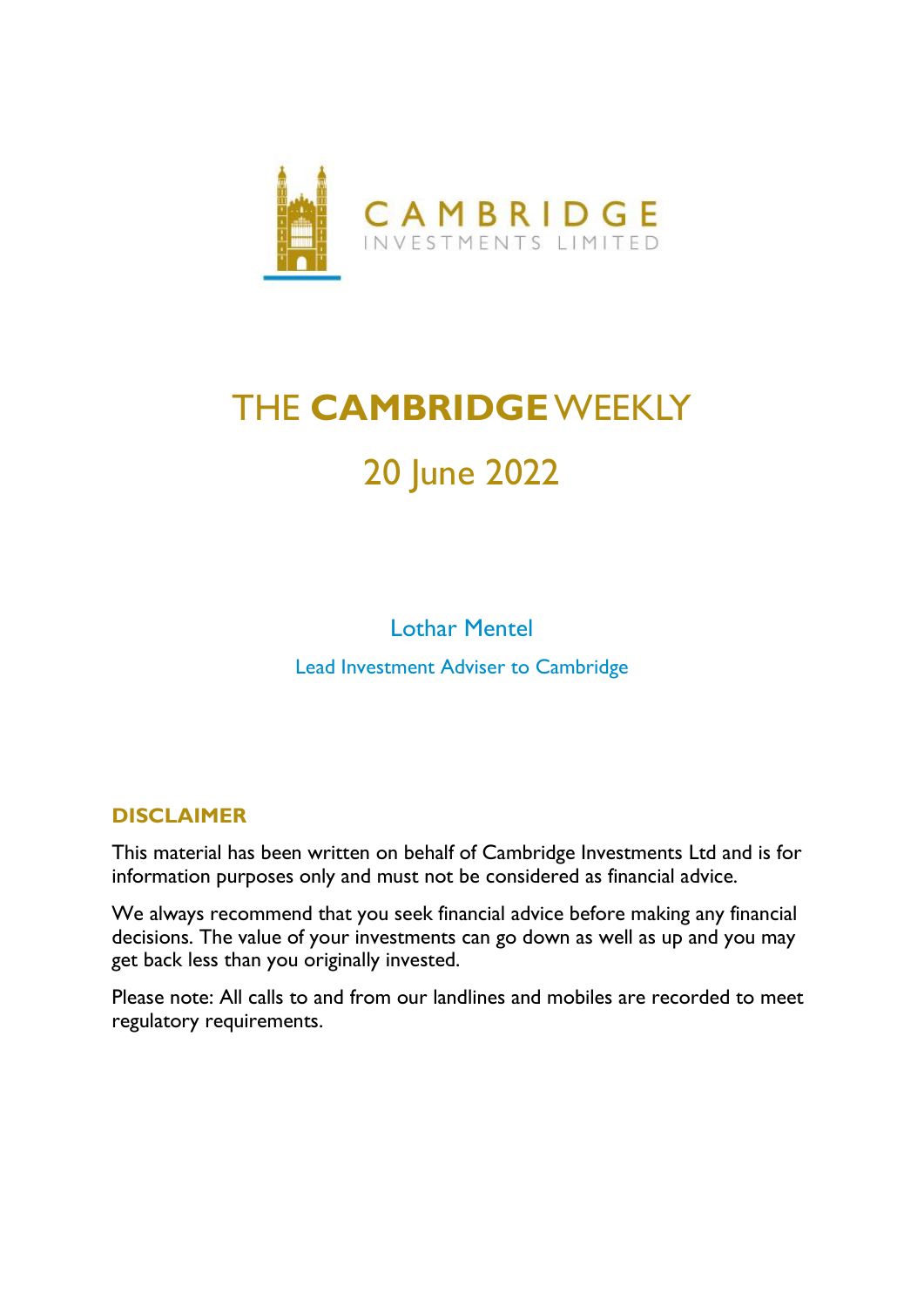

#### Linchpin oil price

As central banks around the world were busy reasserting their authority and credibility as the guardians of monetary stability, the previous week's stock market wobble turned into a fully-fledged rout last week. The growth concerns that preoccupied investors morphed into fears that central banks have become so determined to stop inflation from embedding itself that they are prepared to accept that proceeding with monetary tightening countermeasures may indeed lead to a global recession.

This must seem extraordinary to the general public, but we should not forget that the pandemic period has been like no other, and offers very little precedent – and therefore no sort of playbook – of how to handle the post-pandemic 'hangover' period. We may have reached the point where the disease is slowly having less and less direct impact on our lives, but we have also now entered the economic period which is all about coming to terms with the 'medicinal' side effects.

We write more in-depth about central banks developments, and what may lay ahead for bond markets over the remainder of 2022, in the articles below.

Individuals, and also our politicians, have become used to central bankers being very effective troubleshooters. It is they, rather than the political class, that has protected us from the big economic fractures we fear. In the UK, while the Global Financial Crisis and Brexit felt bad, the actions of the Bank of England (BoE) and other central banks kept us away from experience a fate similar to the 1930s depression that followed the crash of 1929.

We will never know what would have happened, had we not had the biggest dose of central bank support ever, to protect us from the economic pain inflicted by the pandemic. However, we can see that the medicine itself, huge monetary injections, has almost certainly contributed to global inflationary pressures in a not insignificant way (the others being the supply chain disruptions, consumers' short-term preference shift for 'things' away from services, and the post-pandemic shortage of labour).

The Federal Open Markets Committee (FOMC), the decision-making body of the US Federal Reserve (Fed) raised rates by 0.75% last Wednesday to 1.5-1.75%. Others also did so – the BoE by 0.25% (to 1.25%), the Swiss by 0.5% to still negative 0.25%, Taiwan by 0.125%, for example.

The Bank of Japan's (BoJ) timetabled meeting produced no change. The European Central Bank (ECB) held an ad-hoc meeting to discuss the consequences for policy of their strong signal that policy rates will be raised. Now that sounds nasty but, in actual fact, compared to the rate rising central banks, ECB and BoJ provided some good news for markets.

It may seem the world's central banks are in a synchronised tightening mode, but that's not the case throughout. Both the BoJ and the People's Bank of China are actually engaged in forms of easing. Last week, the BoJ committed to unlimited bond purchases (effectively new quantitative easing), a stance reiterated at its Friday meeting. Neither Japan nor China engaged in the massive monetary easing of 2020-2021. Indeed, both have had quite anaemic monetary growth over the period. This may well be a factor in why their (and Asian) growth levels had been well below potential, but now they are able to ease policy, rather than having to tighten.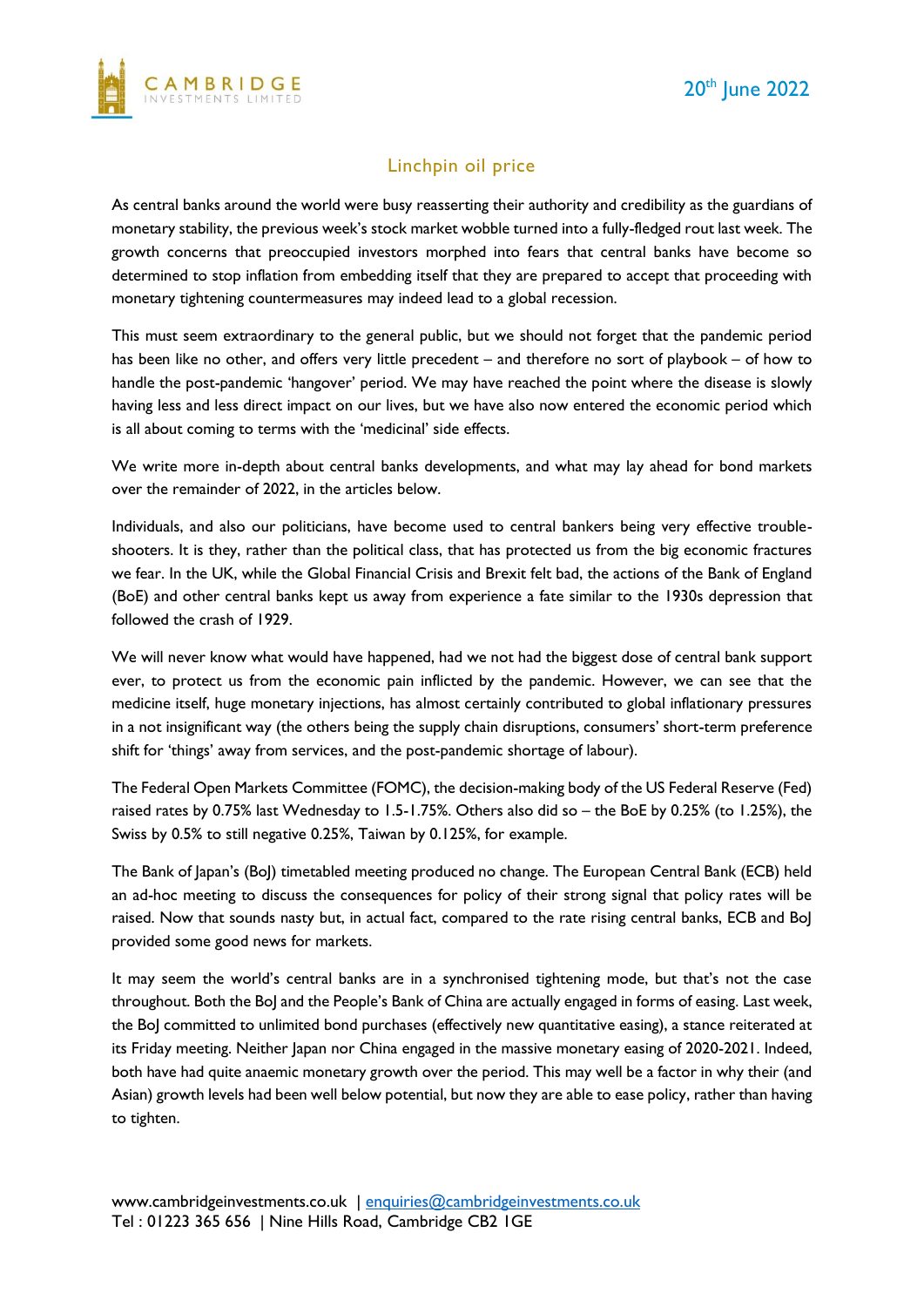



The Asian economies are significant in global growth terms, and we think western markets' fearful disposition rather misses what will probably be a positive beyond their immediate shores. Both have faced cost-push pressures from the cost of oil and gas, which has raised domestic prices, but their inflation levels remain much lower than in the US, UK and Europe.

We talk of central bank credibility in the articles below and, again, there is good news in how the markets had anticipated the Fed's move. While this resulted in major bond volatility in the run up to the rates decision meeting, we make the case that 'long-view' real yields may be reaching a plateau if perhaps not exactly a peak. In the short-term, the fact that central bank guidance is once again working is certainly being read as them having re-established their credibility as the keepers of monetary stability – which can be argued is half the battle won already.

But equity and credit markets will remain at risk of the potential for western central banks having to restrain demand even more, should energy market capacity (supply) continue to be constrained or even shut down. This suggests a notable change in the narrative, as the cost of energy is increasingly the single biggest driver of elevated prices, after supply shortages of goods are increasingly meeting demand levels (we mentioned the developing microchip glut last week).

Similarly, on the pressure points of construction, lumber prices in the US have now been declining for over two months, while other raw material markets have seen a small but marked decline in prices since May. As a result, energy prices remain the weak spot for higher risk assets. Over the course of last week, we have observed an increasing negative correlation between oil prices and stock market movements – as oil prices fell by more than 5% on Friday, equities in western markets had a much-welcomed up day.

Perhaps oil prices are showing some signs of flatlining, as traders factor-in a more pessimistic demand picture from declining economic activity levels. But it's still supply that dominates the nearer-term moves. For Europe, natural gas imports remain one of investors' biggest fears.

Therefore, it was not good news that Gazprom slowed the Nord Stream pipeline flow to less than half of its capacity, ostensibly because of technical 'compressor' problems – which supposedly cannot be replaced because of current trade sanctions. The flows through the pipelines which traverse Ukraine also remain low and the usual build-up of gas storage for the winter heating period has now – conveniently for Russia – been halted, as the chart below shows.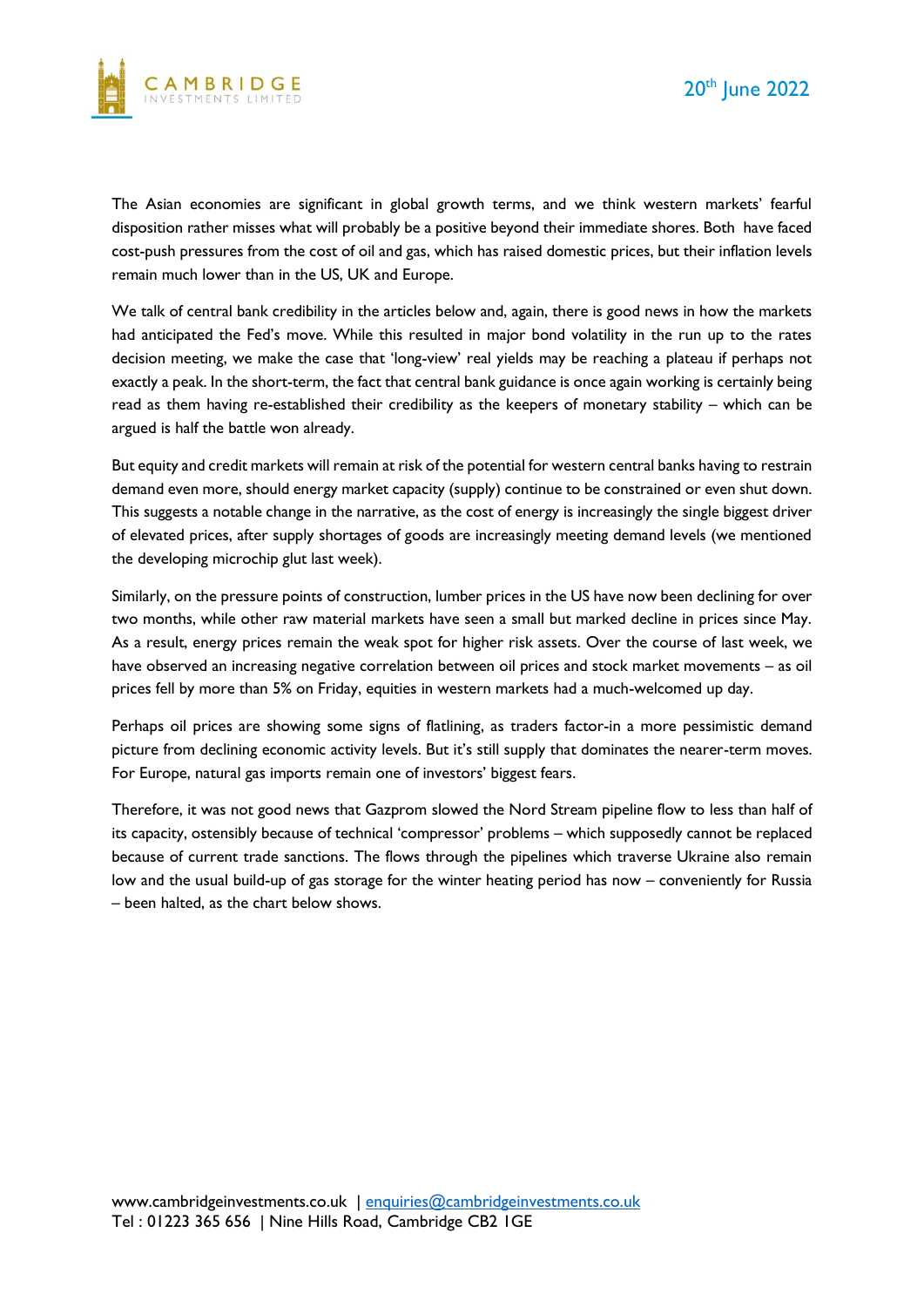

#### EU natural gas store use





The Russian leadership perhaps detects a softening of Western resolve amid economic pressures and can see their leverage growing. As such, we should be prepared for more tactical pressure, designed to delay the help for Ukraine.

Global economic data is beginning to show signs of weakening (such as last Friday's data for May US industrial production, which showed a slight decline month-on-month). That is leading to renewed worries about equity earnings growth, and analysts are probably in the process of trimming expectations for the second half of the year as well as for this current quarter. However, a large amount of pain has already been taken, in the form of higher long-term rates, wider credit spreads for higher risk corporate loans, and equities trading at a significant discount compared to last year.

Long maturity bond yields are unlikely to shoot up further in the face of such data, but credit spreads may still be vulnerable to further widening (see also our separate article about the outlook for bonds). On the credit side, cosmetics veteran Revlon filed for Chapter 11 bankruptcy last Tuesday, and such events do not help perceptions of credit stability, even if such incidents are company-specific. Investors may worry about more defaults around the corner, but current corporate distress remains very low, while many companies still have substantial liquidity. Meanwhile, the flow of new corporate bond issuance has not just slowed, it has become a drought, a situation which often leads to quite sharp bounces when the available returns are higher than normal. High corporate bond yields may start to look attractive soon. We think equities may lag any bond rally initially, but the rise in yields has driven the fall in valuations, meaning that potential analyst downgrades could be offset.

Meanwhile analysts have not yet embarked on downgrades. The bottom-up guidance has been mixed, but US earnings per share growth for the next 12 months has been stable around a healthy-ish 6%.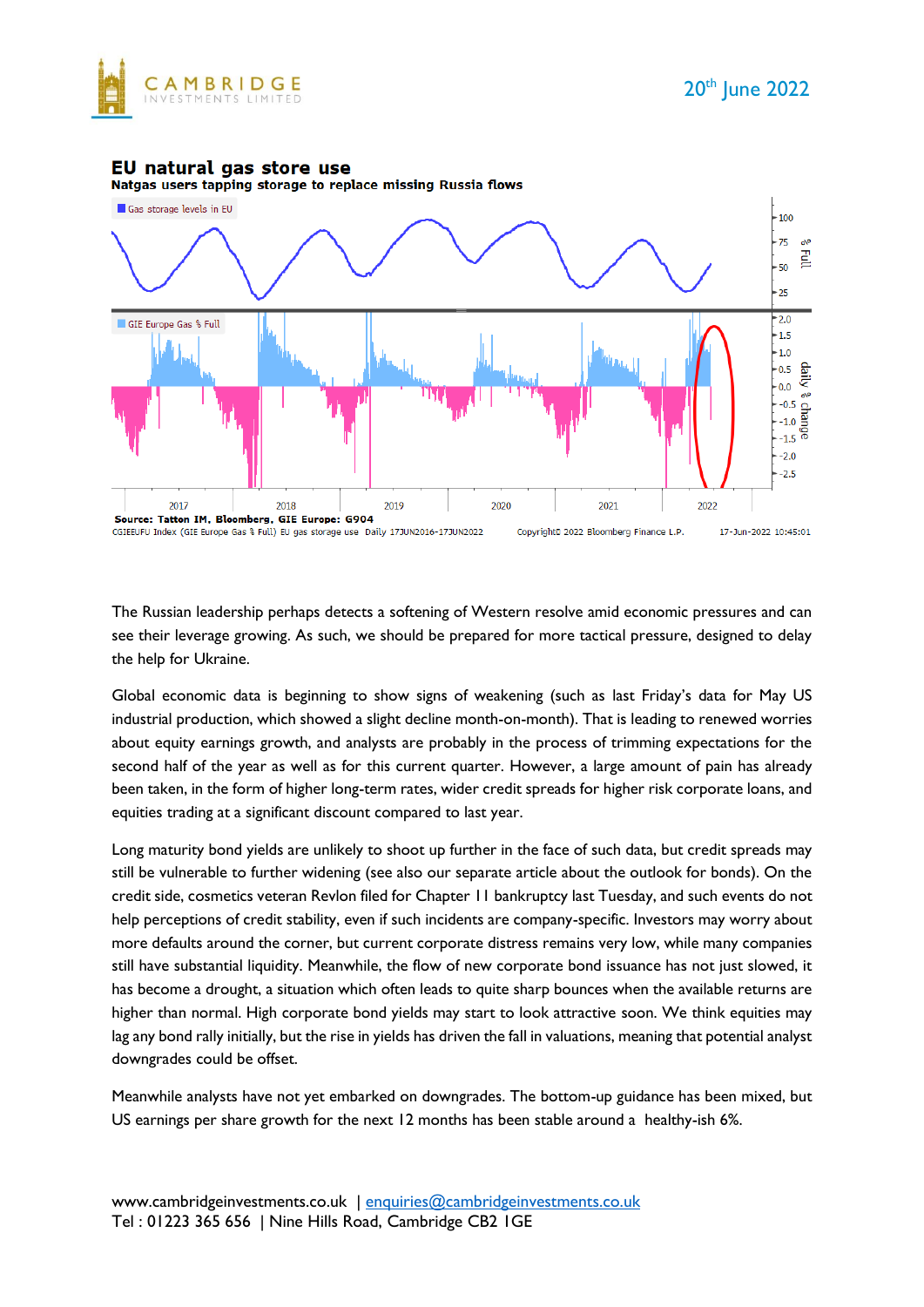

In summary, this tells us that while the previous week's wobble did indeed turn into a rout last week, we continue to see this as part of post-pandemic hangover volatility, rather than the onset of a major shift in the long-term economic outlook. However, what became clearer last week is that should the lack of energy supply continue to cause problems, or get worse, the broader economic outlook may yet get worse before it gets better. On this note, the near 10% drop in oil prices towards the end of last week has been most welcome!

#### Bond market gyrations

As regular readers will be aware, bond markets have been in flux this year. Yields have risen substantially in most major markets, on the back of rapid inflation and suddenly higher guidance on interest rates from central banks. This has clearly damaged the valuation metrics for equities, shifting up the 'risk free' rate of return and making stocks less attractive by comparison. In a separate article, we cover the latest updates from the world's central banks – all of which will have substantive implications for global bond markets. Here though, we take more of a deep dive into the outlook for bonds and the potential effects of the changes on the economy. Following the substantial pains of 2022 for bond holders so far, will the year continue as it has started?



The short answer is: probably not. The above 30-year chart shows capital markets' implied 'long view' on inflation-adjusted bond yields – where investors expect real yields to be in ten years' time. As the chart shows, the rate has been low and (mostly) stable since a spike in 2013 and the onset of the pandemic. That 2013 spike was the so-called 'taper tantrum', when central banks hinted at an end to quantitative easing and markets sold-off rapidly. Long-view real yields peaked around 2% during that episode, but fell back towards 1% after a bit of teething. The pandemic, meanwhile, sent real yields negative – a move sustained by unprecedented central bank purchases.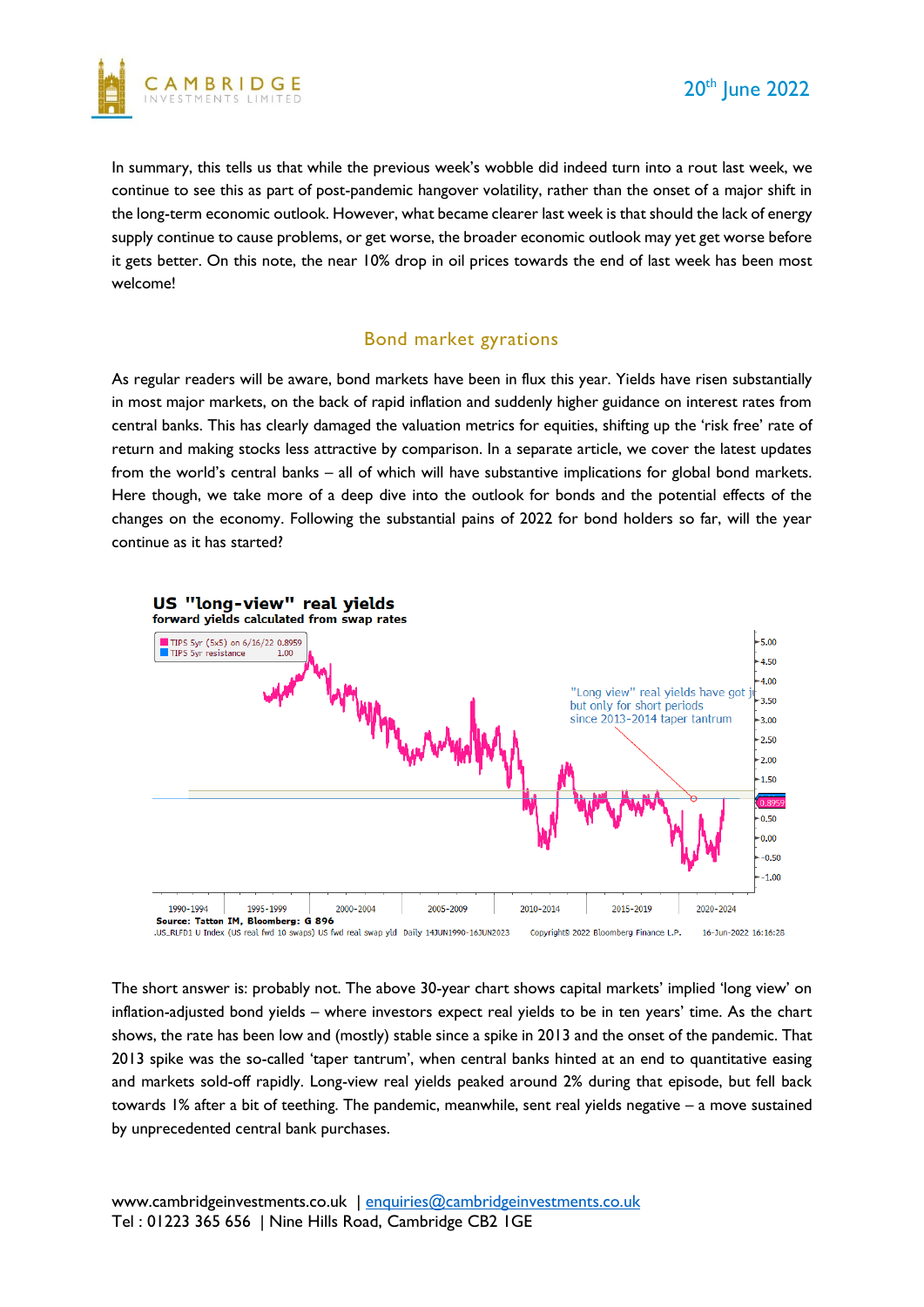

Central banks had a part to play in keeping long-yields down, but we suspect the more substantial reasons for the low period that started just after the Global Financial Crisis in 2008/2009 are structural. Over the last decade (13 years, to be accurate), unemployment has been low, but inflation remained subdued as supply outstripped demand, while productivity improvements stagnated. This has kept growth sputtering along without any significant impetus – creating a long-term environment of low rates, given they reflect the rate that essentially keeps the economy fully functional and stable.

Since the pandemic, inflation pressures have become a pressing issue while labour markets have been excruciatingly and unhelpfully tight. An undersupply of workers has led to some notable wage gains in certain sectors – which has been sustained by a decrease in the labour participation rate (particularly in the UK, hammered by the joint pressures of chronic illness and Brexit).

If this continues, it could have a profound impact on labour pricing power – which has been severely constrained since the neoliberal policies of the 1980s. That would likely increase businesses' capital investment (capex), which in turn would increase productivity down the line. That would be a structural move toward higher growth and inflation – meaning long-view real yields would have to adjust higher.

The current bout of global inflation makes it look like we are headed that way, backed up by the recent move higher in long-view yields. However, the latest labour market data in the US have shown a welcome increase - although not to pre-pandemic levels - in labour participation (labour supply/working age population seeking work). And with its aggressive tightening stance, the Fed has shown it is intent on cooling labour demand so that it matches medium-term supply. There is a good chance that labour participation will continue to grow over the medium-term, as consumers run down their savings and are faced with sharply higher costs. In other words, the apparent structural shift in the labour market may prove just to be an artefact of the late-stage pandemic, or at least a mix of the two.

The same could be said about capex. While labour shortages have led businesses to invest more, monetary policy is now set up to reduce capex incentives, as business cases have to pass a higher hurdle rate. The cost of financing has already in 2022 climbed to a higher level than at any point since 2013, and with the threat of a recession looming, businesses are likely to scale back investment plans. Simply put, it is far too early to tell whether there have been any structural changes in the capex and productivity outlook.

We will likely only be able to judge structural changes once interest rates have settled at the so-called 'neutral rate'. By that point, supply shortages are likely to have faded and household savings from the pandemic are likely to be depleted. The supply-demand balance will probably look very different when we get there.

This reasoning applies generally. Central banks set their benchmark rates relative to real growth, severely subdued in the decade following the financial crisis. The pandemic brought an extraordinary injection of emergency liquidity, which created additional demand that acted as an adrenaline shot for the economy. We are dealing with the effects of that now – compounded by severe hiccups in the global supply chain. But we cannot draw long-term conclusions until the adrenaline shot wears off and the supply chain disruptions recede.

There are signs that this is already happening. Rising bond yields have compressed corporate spending power, while personal mortgage rates in the US are nearly at the same level as before the financial crisis. Growth in the money supply has come sharply down, and this will likely subdue inflation in a year or so.

www.cambridgeinvestments.co.uk | [enquiries@cambridgeinvestments.co.uk](mailto:enquiries@cambridgeinvestments.co.uk) Tel : 01223 365 656 | Nine Hills Road, Cambridge CB2 1GE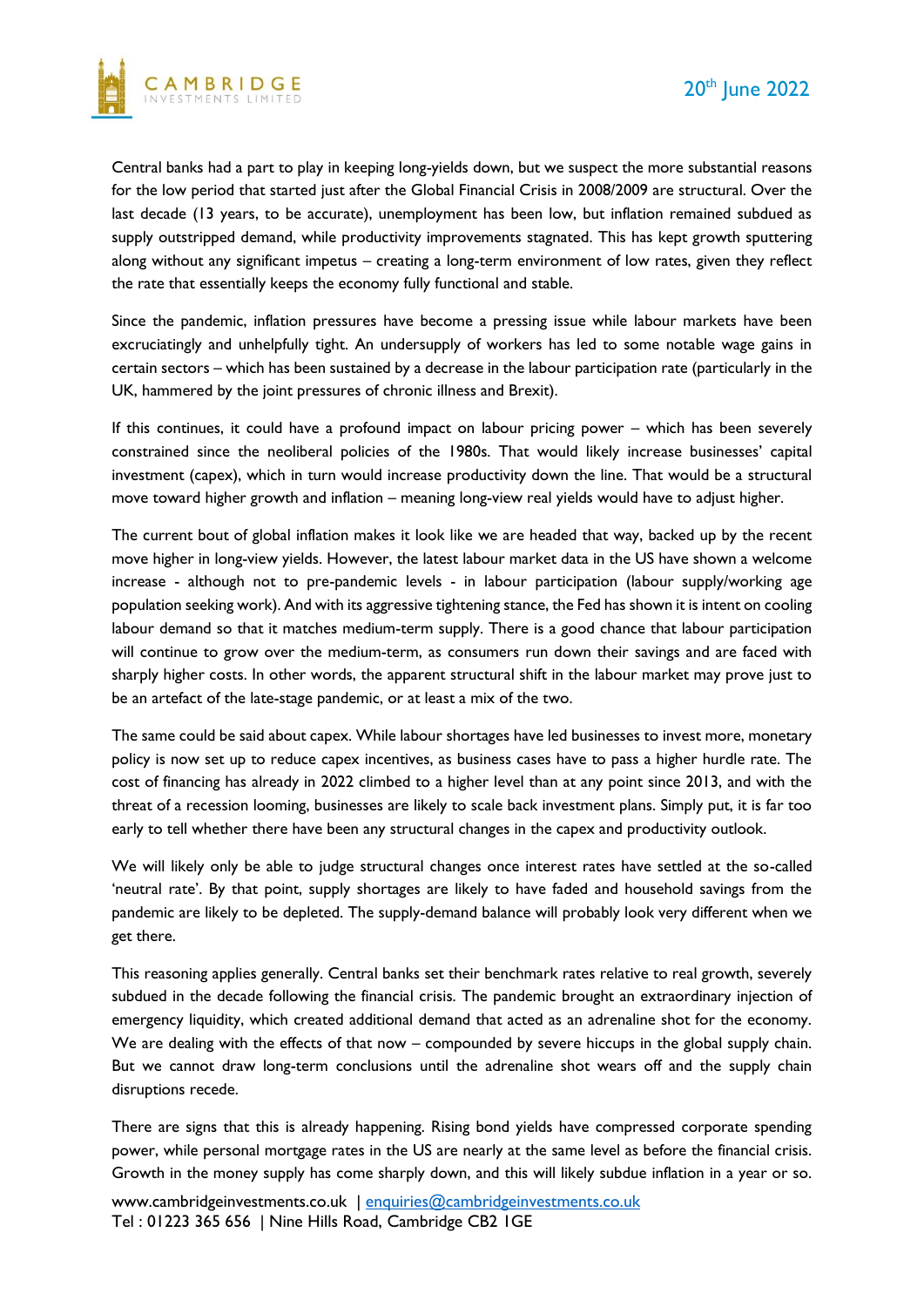

As we note in our other article this week, the lagging nature of inflation could mean that current monetary tightening hampers growth in 2023, rather than 2022. This would worsen any potential recession, and bring real yields down next year.

All of this is to say: long-view real yields have increased significantly, but they are still barely above prepandemic levels, and so it is too early to see, and state, that structural factors will lastingly lift real yields to a higher level. Oil prices are a potential structural shift – as long-term sanctions against Russia and  $CO<sub>2</sub>$ reduction driven declines in investment in new exploration would mean a significant shakeup for global energy prices. But even that is too early to tell, and has to be balanced against the inevitable long-term decline in fossil fuel demand. The current bout might still be another blip of the post pandemic economic 'hangover' scenario, after which we settle at the real yield levels we were used to before.

### Central bank watch

Sometimes it feels like markets are little more than central bank watchers. Thanks to a series of high-profile meetings, and some headline-grabbing policy changes, last week was one of those times. We saw interest rate hikes in the UK and US, an emergency meeting at the European Central Bank (ECB) and some poorly received comments from the Bank of Japan (BoJ) governor.

All of these events sent shockwaves through capital markets, albeit to varying degrees. Equities took a dive early last week, while government bond yields spiked (and bond values fell, due to their negative correlation). Regular readers will know that the outlook for bonds is a vital part of any investment plan. And for more than a decade, monetary policy's impact on bond markets seems to have grown continuously. Below we look at the goings on of the world's major central banks, and their effect on bond markets.

#### US

By far the biggest story of last week was the Fed's decision to raise interest rates by 0.75%, the bank's biggest single increase since 1994. It came after a two-day meeting of the Federal Open Markets Committee (FOMC), where the Fed's rate setters discussed rampant inflation and its effects on people's expectations. Consumer prices in the US jumped significantly more than expected in May, while a report on Friday showed Americans' long-term inflation expectations have risen. Together with the continued tightness in US labour markets, this is a worrying sign, suggesting price rises could become embedded in the economy through the dreaded wage-price spiral dynamic that became the hallmark of the 1970s decade of economic stagnation and decline.

FOMC members are clearly worried by this prospect, especially with the US unemployment rate having held at just 3.6% for the last three months, clearly feeling they must act quickly to avoid the damaging wageprice spiral starting in earnest. Inflation is already at its highest level in 40 years, and the latest data show no sign of that slowing down.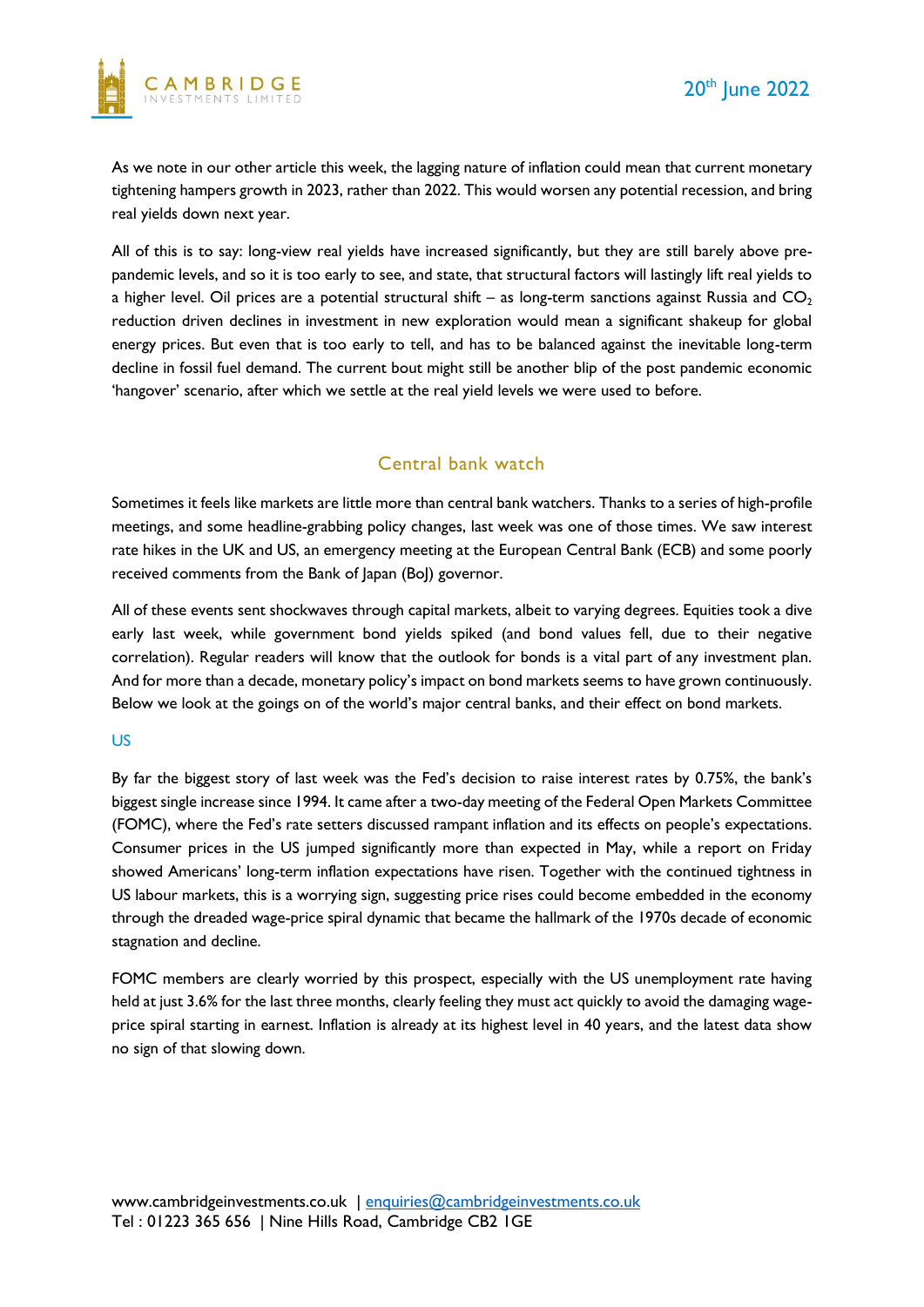



Fed chair lay Powell told the press he is determined to tame soaring prices, even if that means a hit to growth and jobs. According to the 'dots plot' – a graph of FOMC members' interest rate expectations over the next few years – the Fed will push interest rates well above 3% by the end of the year, with more hikes to come in 2023. This is a far cry from what was telegraphed as recently as at Fed's March meeting, which pencilled in rates of less than 2% by the end of the year. This is a sign of how much the outlook has changed in the last three months alone. "We have to restore price stability" implored Powell; "it is the bedrock of the economy."



Powell maintains that a so-called 'soft landing' that avoids a damaging recession is possible, but investors are increasingly doubtful. It takes a long time for changes in the price of raw materials to filter through to consumer goods or services, making consumer price inflation a lagging indicator. As such, it is likely that headline inflation numbers will remain elevated over the coming months. Since the Fed has made clear it will react aggressively until inflation pressures decline, many economists now expect it to shrink the economy in its bid to get prices under control.

Powell all but admitted this, telling reporters that a soft landing is increasingly difficult due to "many factors that we don't control" (oil prices). This tells us that, even if we see weak growth and a return of rising unemployment in the months ahead, the Fed is unlikely to change course. Only a pullback in inflation – and a sustained one at that – will give the FOMC pause for thought. But as we say, inflation is a lagging indicator of the effects of monetary policy.

It is possible that Fed tightening has already had an impact on future inflation – just one that will take some time to filter through. The somewhat worrying conclusion is that any further Fed tightening might only have an impact next year, at which point inflation is expected to be much lower anyway. In other words, there is a good chance that hiking rates over the next few months will only serve to make a recession – if and when it does happen – worse.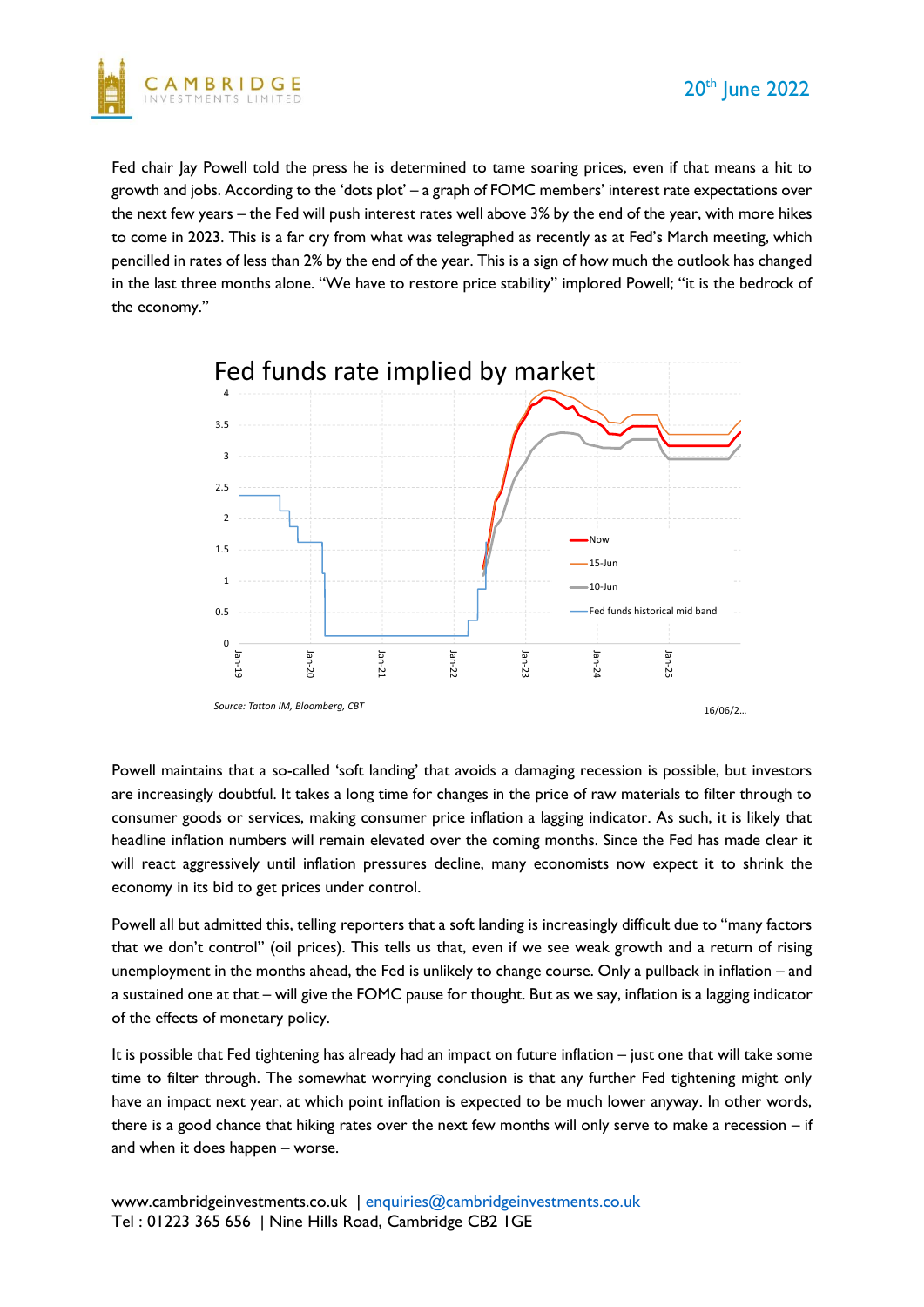

Powell and his team will be well aware of this risk. Unfortunately, central banker policy tools are blunt instruments, rather than precise incisions. With inflation running rampant and expectations becoming embedded, the Fed likely feels it has little option but to engineer a (hopefully short) recession, after which the economy can adjust back to normal. The FOMC cannot openly say this, without risking a destabilising market crash. But the signs all point that way.

The good news is that bond markets have not reacted badly to Fed tightening. Indeed, the calm in bond markets after the Fed's announcement perhaps suggests that investors expect a sharp but manageable slowdown, and that the Fed will indeed do what it takes in the fight against inflation. Credibility – the most important thing for any central bank – has been restored if that is the case. And even if a recession comes in the next year, market resilience suggests the financial system is stable enough to cope with it. There are many risks ahead, but markets seem confident the Fed can handle them.

#### Europe

If last week's bond moves were a vote of confidence for the Fed, they were anything but for the ECB. Last week's announcement that bond buying will dry up, and interest rates will start climbing, led to sharp selloffs in parts of Europe's sovereign debt market. Borrowing rates for Italy and Spain shot up to their highest level in eight years on Tuesday, raising fears of another Eurozone crisis. Back then, as now, there was in a dramatically widening premium (spread) between German yields and those of periphery countries. However, that is where the similarities end. The current sell-off of periphery bonds happened in parallel to also higher yield levels in Germany, and this higher spread of the periphery to Germany reflects that yields are – to a large extent – rising for everybody. This is different to a pure sovereign debt crisis, when the reference rate, in this case German bunds, stays largely the same and just the perceived risky asset selloffs. Unfortunately, however, as yields push up to high levels in the periphery, the question of how these economies will be able to cope with it remains. The uncertainty has rekindled debates about fiscal sustainability in the Eurozone's periphery, and risks unlocking a vicious circle, hence the increased nervousness in peripheral capital markets last week.

In the ECB's emergency meeting last Wednesday, officials made three key announcements: First, they confirmed that the effects of its monetary policy have the potential to cause fragmentation across Eurozone members. This was widely known within markets, but the announcement of it made a strong case for bond market intervention. Second, the ECB explicitly stated its intention to reinvest maturing bonds in a way that prevents spreads widening. And third, it moved up the development of an 'anti-fragmentation' tool, which was previously considered a back-up option.

The ECB's interjection helped stem market fears. Italian ten-year yields quickly dropped back below 4%, and peripheral spreads over German debt came down. The response suggested investors were convinced of the ECB's commitment to avoid a fragmentation crisis – for now. This is crucial, as clarity and credibility on monetary policy intentions can often do much of the job for central bankers. The more markets believe the ECB will get things under control, the less firepower it needs to use in doing so.

This could just be a temporary reprieve, though. Despite the fanfare, the ECB did not commit itself to any firm policy changes. It has told its team of researchers to hurry up in building an anti-fragmentation tool – but offered no timescale for using it. More importantly, we do not know yet which conditions will be attached to the use of the tool, which detracts from the clarity and credibility of the message. Similarly,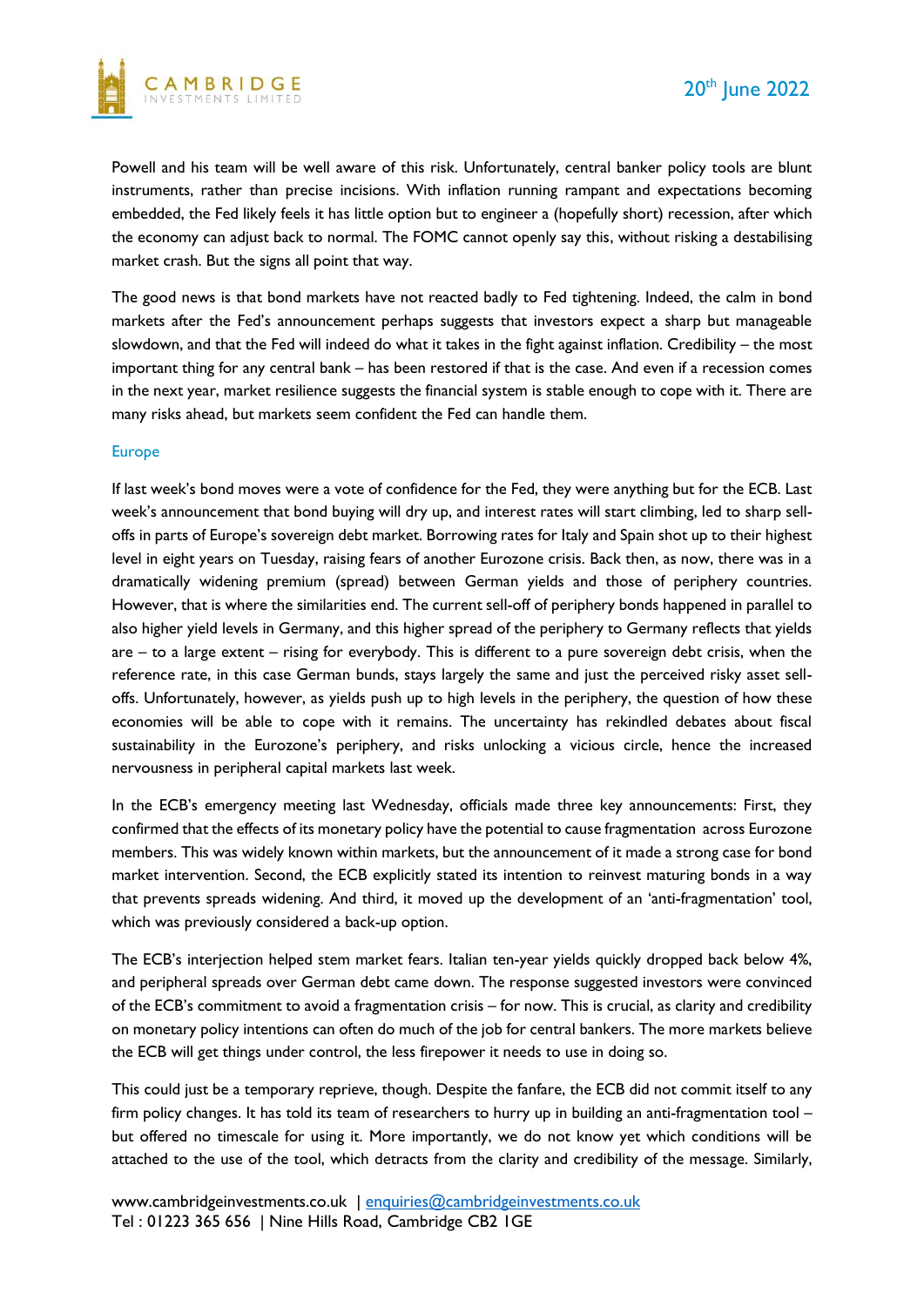

ECB officials highlighted their flexibility in balance sheet reinvestments – without stating conditions for this form of intervention either. It seems the ECB is moving through a sequence of steps in monetary policy. It tried rhetoric alone, but that did little to allay sovereign debt fears. Now it has outlined a policy response and officials hope that will be enough. If it is not, the next step will be to use that policy response. This could prove to be the hardest part.

There is no doubt the ECB has the tools to contain bond spreads. The issue has always been whether it would be allowed to use them. If proceeds from German and Dutch bond sales are reinvested into Italian, Spanish or even French bonds, the creditworthiness of the former nations is effectively being used to subsidise the latter. This is how monetary and fiscal union across multiple regions works (as in the US between richer and poorer states), but it is an idea of inter- European solidarity which has proved politically toxic many times in the past.

This time, more hawkish policymakers (like the Netherlands' Klaas Knot, a member of the ECB's Governing Council) appear to be on board. This is a positive sign, as a united ECB is a prerequisite to fighting fragmentation. Emergency measures from the pandemic seem to have given it licence to ignore previous restrictions on monetary transmission (such as the capital key), and it is now in a position to give hawkish nations precisely what they want – tighter monetary policy – while making room for others to grow.

Whether this holds up in the months to come is deeply uncertain. To stop peripheral yields spiking, the ECB may need to invest funds before current bonds mature. But this would temporarily increase the size of its balance sheet – which would not sit well with its stated desire to combat inflation. Political infighting would be likely in that situation, with potentially damaging effects on European markets. For now, we can take comfort from the fact that markets trust the ECB's commitment.

#### UK

The Bank of England (BoE) raised interest rates for the second time in as many months last week. The meeting that decided this had an air of déjà vu: in a split vote with the dissenting officials wanting a larger increase, the Monetary Policy Committee (MPC) opted for a 0.25% hike that took UK interest rates to 1.25%. And just like at the beginning of May, the BoE issued more dire economic warnings than it had before. It now expects inflation to reach 11% in October. At the same time, Britain's economy is expected to shrink by 0.3% this quarter – a worrying combination of high prices and low growth.

The quarter-point rise was in line with expectations, but a minority of economists were expecting a more aggressive 0.5% hike. The MPC promised to "act forcefully" against rapid inflation in its accompanying statement, but investors did not seem convinced. Sterling weakened against the US dollar in the day's trading – the latter of which was buoyed by the Fed's much larger rate hike.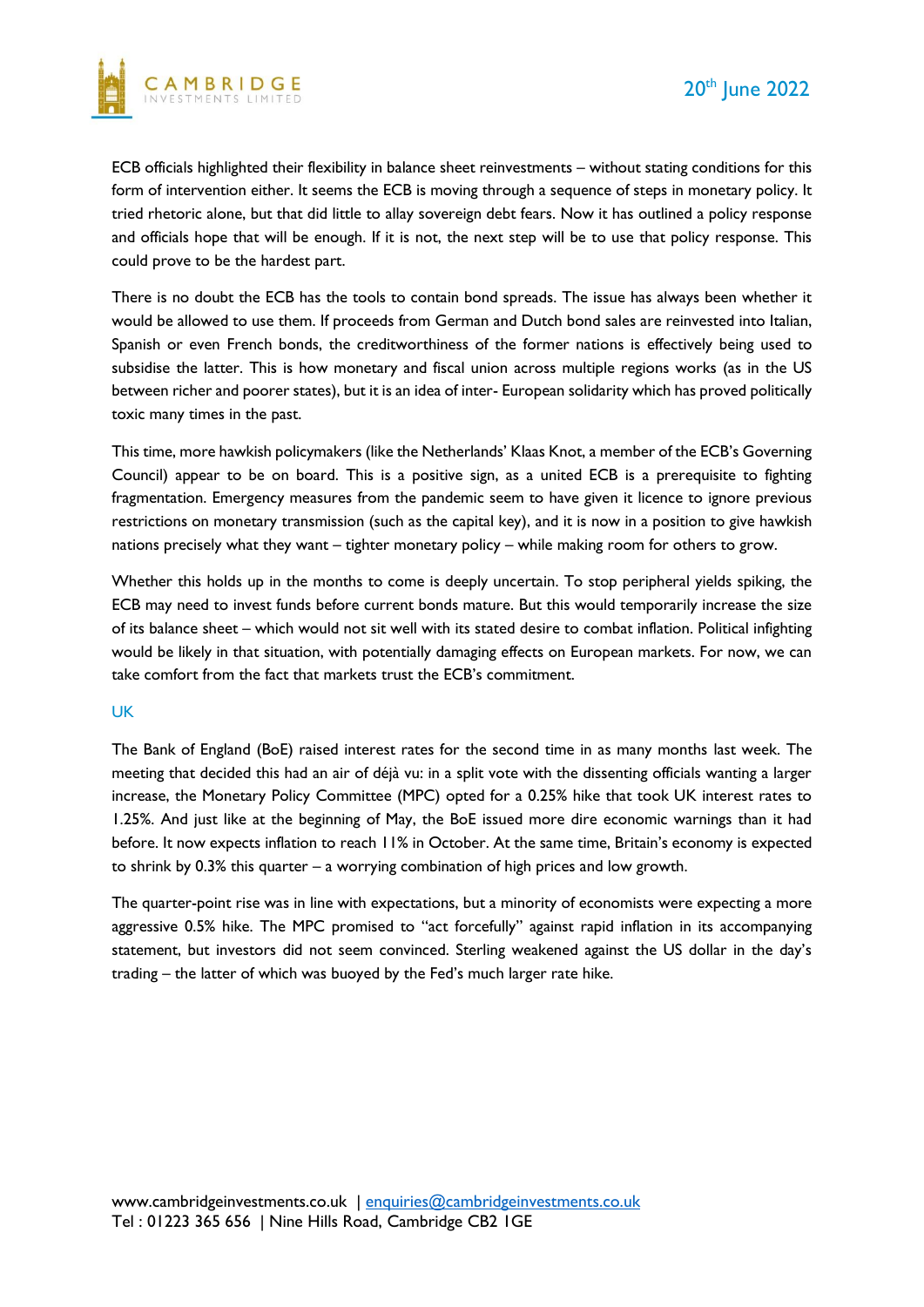



## **BoE base rate implied by market**

*Source: Tatton IM calculation, Bloomberg 17/06/2022*

Officials promised to be "particularly alert" to inflation pressures in the months ahead, but this was seen as softer rhetoric than May's promise of "some degree of further tightening". The vote itself was less divided than last month's, with only three MPC members calling for even tighter policy. This is despite the inflation outlook worsening, and the BoE admitting price rises were no longer just the result of global forces.

As we have written before, the BoE is in a bind. On the one hand, Britain faces the highest inflation of any G7 country and has a worryingly tight labour market. On the other, it has the worst growth numbers in the same group, and some economists think we may already be in a recession. These forces pull monetary policy in opposite directions – the former calling for drastic tightening and the latter calling for support.

To make matters worse, the government has announced several support measures which are expected to boost consumer demand, and more are likely on the way. That drastically reduces the BoE's room for manoeuvre, and has led some analysts to predict a 0.5% rate hike at the August meeting. In this context, the MPC's latest move looks particularly cautious. This could well be accompanied by a further deterioration in growth prospects. Ultimately, these will feed through into lower inflation at some point. But given how much consumer inflation can lag, there could be a great deal of pain before that point.

#### Japan

The Bank of Japan is an outlier among the world's major central banks. While others have fretted over global inflation, Governor Haruhiko Kuroda has stayed calm. And when others trimmed balance sheets and raised rates, Japan stayed the course. Rates are still negative in the world's third largest economy, and the BoJ is still buying government bonds in massive quantities to maintain its policy of yield curve control.

The contrast with the rest of the developed world is now causing strain in Japan's financial markets. Last Monday, the yen sank to its lowest dollar value in 24 years. That is despite the BoJ, Ministry of Finance and

www.cambridgeinvestments.co.uk | [enquiries@cambridgeinvestments.co.uk](mailto:enquiries@cambridgeinvestments.co.uk) Tel : 01223 365 656 | Nine Hills Road, Cambridge CB2 1GE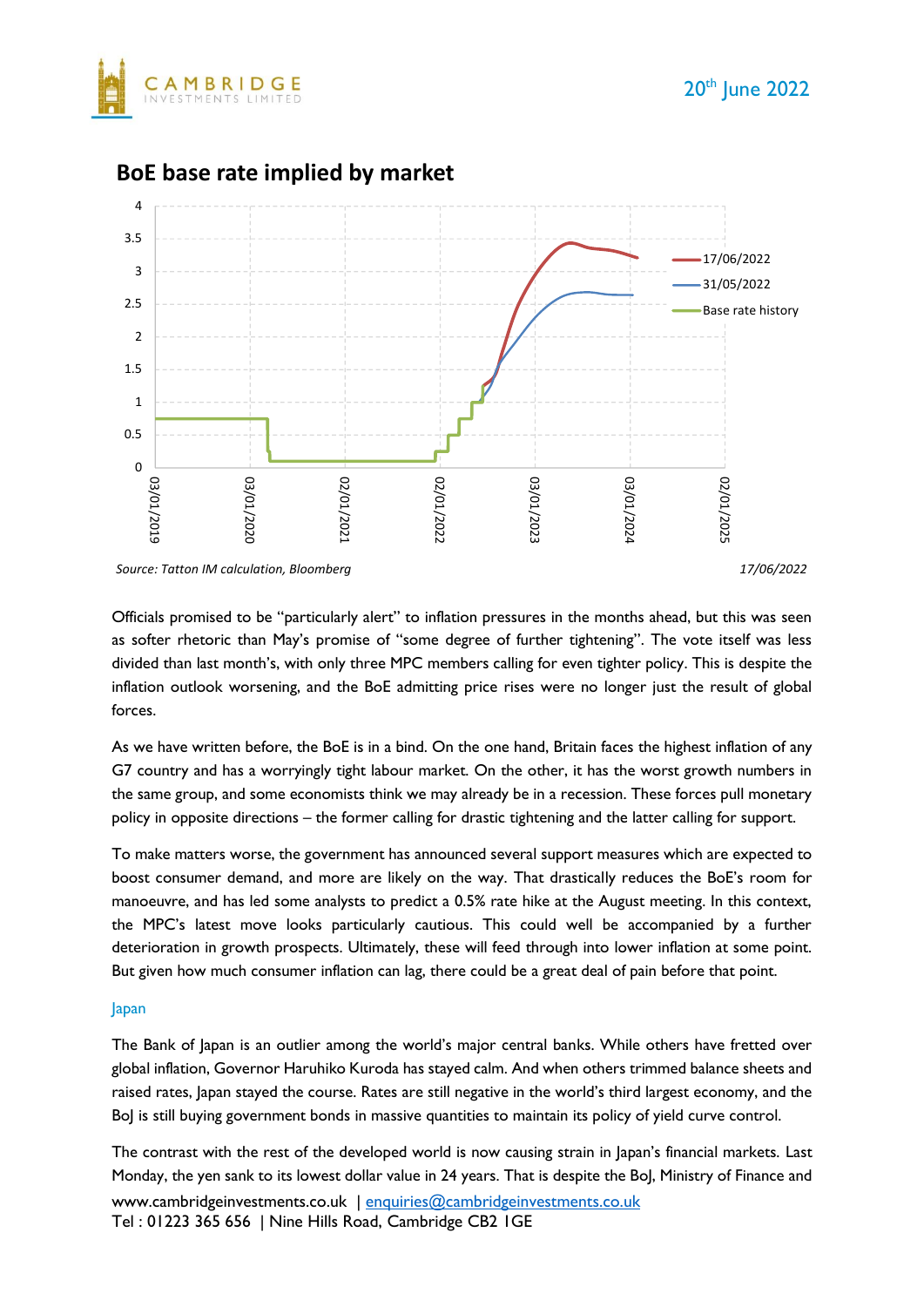

Financial Services Agency issuing a rare joint statement last Friday expressing concern over the yen's slide. The implication was that policymakers may have to shift gears and match their hawkish contemporaries across the globe. But most economists expected no changes at the BoJ's Friday meeting – which proved correct.

At the same time, Japanese consumer inflation rose to 2.5% year-on-year in April – the highest level since 2014. While that is well short of the price rises seen elsewhere, Japan's history of chronic disinflation makes anything above the 2% target an eye-catching figure. Earlier this month, Kuroda gave a speech where he claimed that "Japanese households' tolerance of price rises has been increasing". His comments were badly received by the public. All of this has increased speculation that the BoJ may finally relent in its monetary support – allowing bond yields to rise. The short trade on Japanese government bonds has increased significantly, forcing the BoJ to spend billions defending yields.

We think this trade is misguided. Japan is in a completely different situation to other major economies, with very little inflation pressure and a still-sluggish economy. Financial conditions have eased recently, and we suspect the BoJ is willing to let this continue. After decades of inertia, the BoJ is likely to want a temporary overshoot of its inflation target, and will likely see it as a spur for economic activity.

The same could well be true of currency weakness. There has been speculation that Kuroda sees benefits in a weaker yen, which could help exporters. Even if this is wide of the mark, the yen is extremely cheap on a fundamental basis; rapid inflation elsewhere has increased Japanese consumers' relative purchasing power. A move down from here would therefore be difficult to sustain. In short, investors bet against the BoJ at their own peril.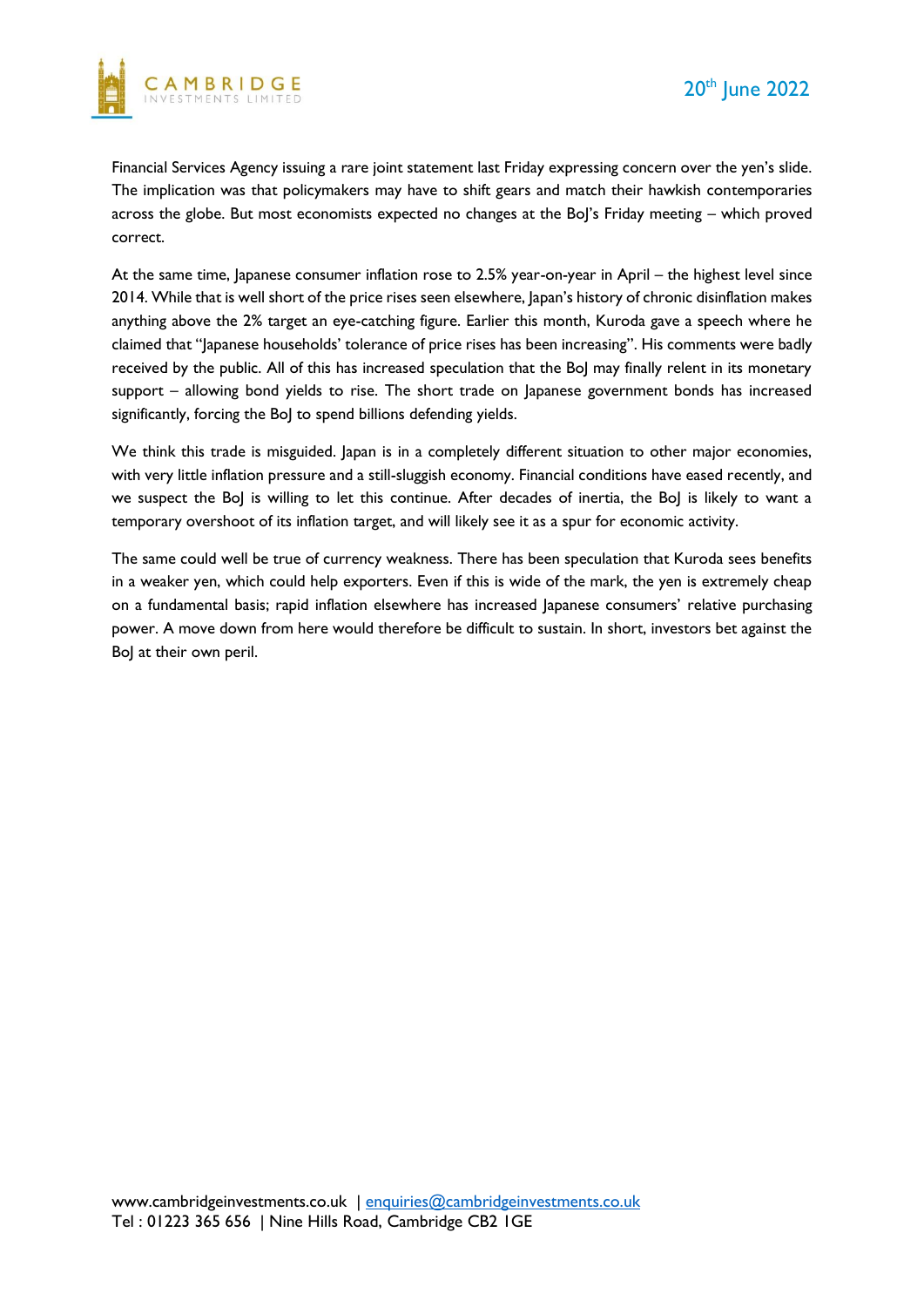

## 20th June 2022

| <b>Global Equity Markets</b>             |           |           |         |                | <b>Technical</b> | <b>Top 5 Gainers</b>            |        |         | <b>Top 5 Decliners</b>  |        |                                                                                |
|------------------------------------------|-----------|-----------|---------|----------------|------------------|---------------------------------|--------|---------|-------------------------|--------|--------------------------------------------------------------------------------|
| Market                                   | Fri 16:49 | %1 Week*  | 1 W     | <b>Short</b>   | <b>Medium</b>    | Company                         |        | %       | Company                 |        | $% \mathcal{A}\left( \mathcal{A}\right) =\mathcal{A}\left( \mathcal{A}\right)$ |
| <b>FTSE 100</b>                          | 7016      | $-4.1$    | $-302$  | N              | →                | Fresnillo                       |        | $+8.9$  | Just Eat Takeaway.com N |        | $-20.2$                                                                        |
| <b>FTSE 250</b>                          | 18944     | $-3.7$    | $-730$  | ×              | N                | Coca-Cola HBC                   |        | $+8.0$  | <b>BP</b>               |        | $-12.8$                                                                        |
| <b>FTSE AS</b>                           | 3882      | $-4.1$    | $-164$  | N              | $\infty$         | <b>B&amp;M European Value I</b> |        | $+4.5$  | Antofagasta             |        | $-11.2$                                                                        |
| <b>FTSE Small</b>                        | 6368      | $-3.8$    | $-250$  | ×              | N                | Avast                           |        | $+1.8$  | Persimmon               |        | $-11.2$                                                                        |
| <b>CAC</b>                               | 5890      | $-4.8$    | $-297$  | N              | N                | <b>HSBC</b>                     |        | $+1.8$  | Ashtead                 |        | $-10.3$                                                                        |
| <b>DAX</b>                               | 13115     | $-4.7$    | $-647$  | ×              | ¥                | <b>Currencies</b>               |        |         | Commodities             |        |                                                                                |
| Dow                                      | 29888     | $-4.8$    | $-1505$ | N              | N                | Pair                            | last   | %1W     | Cmdty                   | last   | %1W                                                                            |
| <b>S&amp;P 500</b>                       | 3670      | $-5.9$    | $-231$  | N              | N                | USD/GBP                         | 1.221  | $-0.9$  | Oil                     | 114.10 | $-6.5$                                                                         |
| Nasdaq                                   | 10765     | $-5.1$    | $-575$  | N              | N                | <b>GBP/EUR</b>                  | 0.858  | $-0.4$  | Gold                    | 1844.3 | $-1.5$                                                                         |
| Nikkei                                   | 25963     | $-6.7$    | $-1861$ | $\mathfrak{A}$ | N                | USD/EUR                         | 1.05   | $-0.5$  | Silver                  | 21.67  | $-1.0$                                                                         |
| <b>MSCI World</b>                        | 2491      | $-5.7$    | $-151$  | N              | N                | <b>JPY/USD</b>                  | 135.00 | $-0.4$  | Copper                  | 401.3  | $-6.6$                                                                         |
| <b>CSI 300</b>                           | 4309      | $+1.7$    | $+70$   | N              | N                | CNY/USD                         | 6.72   | $-0.1$  | Aluminium               | 2504.5 | $-9.3$                                                                         |
| <b>MSCI EM</b>                           | 1008      | $-4.4$    | $-47$   | N              | N                | Bitcoin/\$                      | 20,558 | $-24.8$ | <b>Soft Cmdties</b>     | 231.4  | $-1.0$                                                                         |
|                                          |           |           |         |                |                  | <b>Fixed Income</b>             |        |         |                         |        |                                                                                |
| <b>Global Equity Market - Valuations</b> |           |           |         |                |                  | Govt bond                       |        |         |                         | %Yield | 1 W CH                                                                         |
| Market                                   |           | Div YLD % | LTM PE  | <b>NTM PE</b>  | 10Y AVG          | <b>UK 10-Yr</b>                 |        |         |                         | 2.50   | $+0.05$                                                                        |
| <b>FTSE 100</b>                          |           | 4.3       | 11.5    | 9.7            | 14.3             | <b>UK 15-Yr</b>                 |        |         |                         | 2.72   | $+0.09$                                                                        |
| <b>FTSE 250</b>                          |           | 3.5       | 10.3    | 12.9           | 16.3             | <b>US 10-Yr</b>                 |        |         |                         | 3.22   | $+0.06$                                                                        |
| <b>FTSE AS</b>                           |           | 4.2       | 11.3    | 10.0           | 14.5             | French 10-Yr                    | 2.20   | $+0.10$ |                         |        |                                                                                |
| FTSE Small x Inv_Tsts                    |           | 3.3       | 7.5     | 9.4            | 15.3             | German 10-Yr                    |        |         |                         | 1.66   | $+0.14$                                                                        |
| <b>CAC</b>                               |           | 3.2       | 12.8    | 10.3           | 15.2             | Japanese 10-Yr                  |        |         |                         | 0.23   | $-0.03$                                                                        |
| <b>DAX</b>                               |           | 3.6       | 11.6    | 10.9           | 13.7             | <b>UK Mortgage Rates</b>        |        |         |                         |        |                                                                                |
| Dow                                      |           | 2.2       | 15.4    | 15.6           | 16.9             | <b>Mortgage Rates</b><br>May    |        |         |                         |        | Apr                                                                            |
| <b>S&amp;P 500</b>                       |           | 1.7       | 17.8    | 16.1           | 18.2             | <b>Base Rate Tracker</b>        |        |         |                         |        | 1.50                                                                           |
| Nasdaq                                   |           | 0.9       | 20.1    | 22.7           | 24.1             | 2-yr Fixed Rate                 |        |         |                         |        | 2.24                                                                           |
| Nikkei                                   |           | 2.1       | 14.9    | 14.6           | 17.8             | 3-yr Fixed Rate                 |        |         |                         | 2.26   | 2.15                                                                           |
| <b>MSCI World</b>                        |           | 2.3       | 15.1    | 14.6           | 17.1             | 5-yr Fixed Rate                 |        |         |                         | 2.36   | 2.25                                                                           |
| <b>CSI 300</b>                           |           | 1.8       | 15.1    | 13.9           | 12.7             | 10-yr Fixed Rate                |        |         |                         | 2.68   | 2.58                                                                           |
| <b>MSCI EM</b>                           |           | 2.9       | 10.0    | 11.1           | 12.7             | <b>Standard Variable</b>        |        |         |                         |        | 4.07                                                                           |

\* The *% 1 week* relates to the weekly index closing, rather than our Friday p.m. snapshot values

\*\* LTM = last 12 months' (trailing) earnings;

\*\*\*NTM = Next 12 months estimated (forward) earnings

If anybody wants to be added or removed from the distribution list, please email [enquiries@cambridgeinvestments.co.uk](mailto:enquiries@cambridgeinvestments.co.uk)